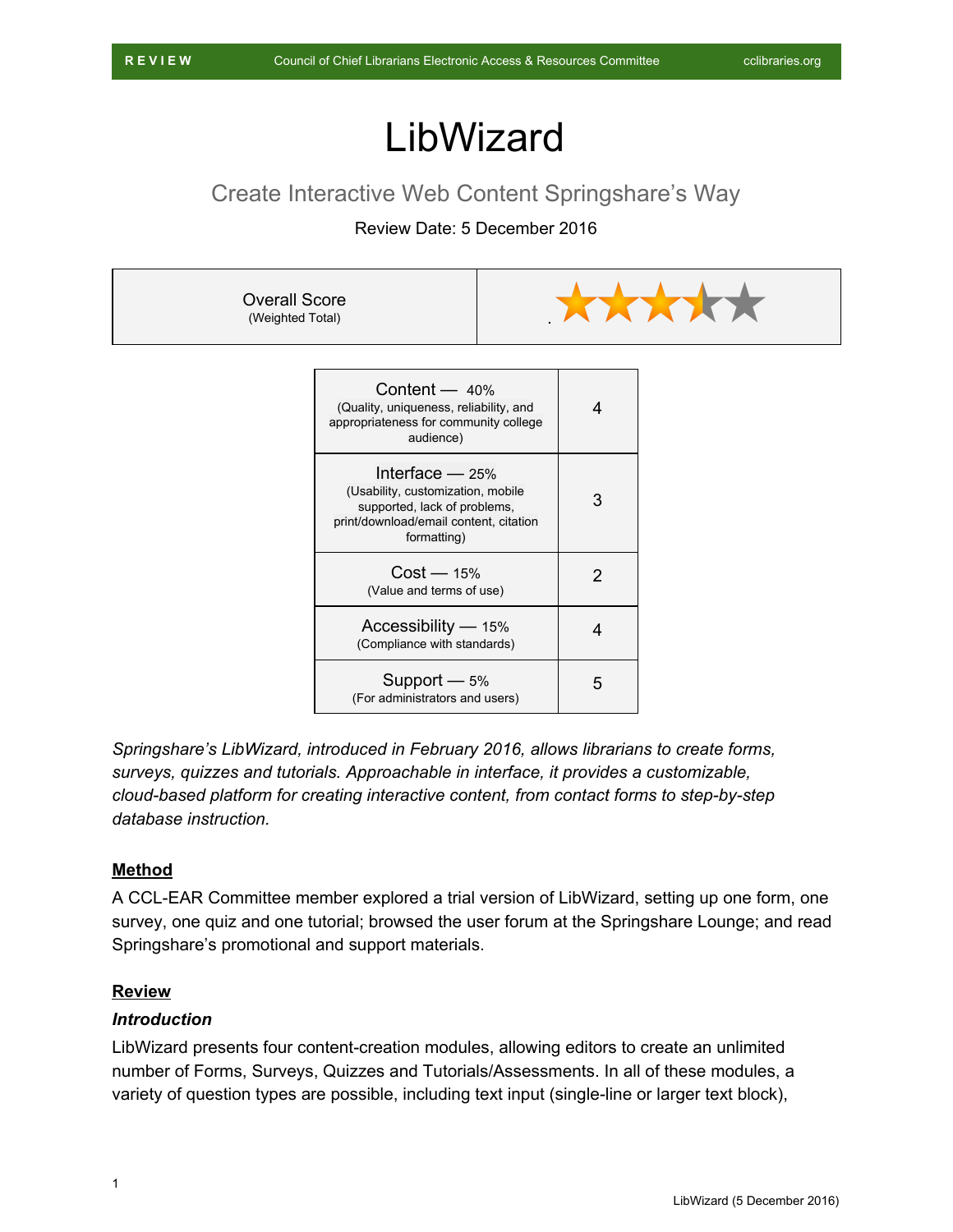multiple choice, ratings and so on. A rich-text editor can be used to insert blocks of Instructions, images, and other non-interactive content.

The first two modules, Forms and Surveys, require little explanation. To create one of these objects, you give it a name and start inserting questions of the appropriate type. But, given that a survey is simply a certain type of form, why are these even separate modules? In LibWizard, a Survey is simply a Form with more options (e.g. grid input, multiple pages). Perhaps Springshare, whose flagship LibGuides product has been known to inspire [satanically](http://guides.temple.edu/general-internet) [proliferating lists of links,](http://guides.temple.edu/general-internet) is here trying to push its users toward good practice (keep that contact form short!).

Please let us know what item you recommend we purchase for our library collection

|                | What format is this item? (required)        |  |
|----------------|---------------------------------------------|--|
|                | <b>Book</b>                                 |  |
|                | <b>DVD</b>                                  |  |
| $\circledcirc$ | <b>Print Journal</b>                        |  |
|                | Database or other online resource           |  |
|                | Other                                       |  |
|                |                                             |  |
|                |                                             |  |
|                | What is the name of this item? (required)   |  |
|                | If you know the ISBN, please enter it here. |  |
|                |                                             |  |
|                |                                             |  |
|                | Submit                                      |  |

With Quizzes, things start to get more interesting. In addition to inserting questions, quiz creators can customize the response to submitted answers; one can congratulate the user on a correct answer or provide a hint in response to an incorrect answer. Quizzes can also have a time limit.

Which of the following types of content in academic journals are typically peer-reviewed? Check all that apply. (required)

| Not everything in an academic journal is peer-reviewed. |
|---------------------------------------------------------|
|---------------------------------------------------------|

- **Z** Editorials
- Research articles
- **Book reviews**
- Features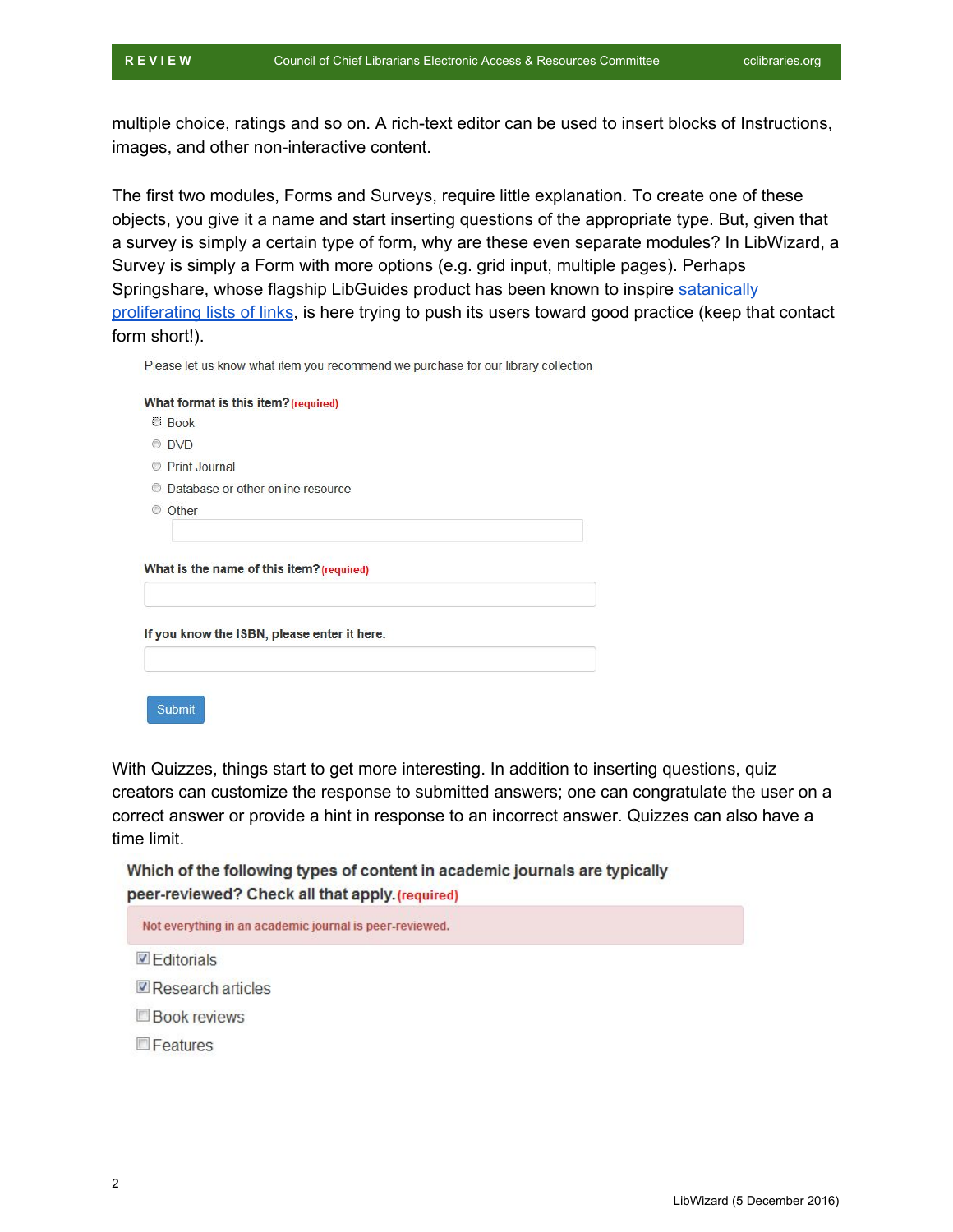Finally, the Tutorials & Assessments module will likely be appealing to libraries seeking to create sophisticated learning objects. Springshare, apparently inspired by the University of Arizona's open-source Guide on the Side, here allows creators to designate content—an image, PDF, custom text/html, or, most likely, a live website—to display in an inline frame on the right-hand side of the screen, while the left shows explanatory text or quiz questions. As with Surveys and Quizzes, users can get instant automated feedback on their answers. Clearly useful as a self-paced, asynchronous learning tool, this module could also be used to structure active learning exercises during in-person library instruction sessions.

Questions used in any of these objects can be reused in new ones created by the same librarian (just as content may be reused in LibGuides). In addition, LibWizard administrators can enter questions into a question bank available to all librarian users. All created objects may be hidden behind passwords or made completely public, given a "friendly" URL, and have designated "open" and "closed" dates. Multiple choice options can be presented in randomized order, questions may be designated as required, and some basic checks can be put in place for valid email addresses, phone numbers, numerical inputs and even free text.

Objects created in any of these modules include a "View Reports" button, leading to a table including all submitted data for that object. This data may be viewed within LibWizard, which permits some sorting of fields and produces attractive downloadable visualizations—probably most applicable to survey responses, but perhaps also useful for determining which quiz questions caused the most difficulty. You can quickly view statistics of answered survey or test questions, viewing a single user's inputs or the aggregated whole. And of course the answers may be exported as CSV files for further analysis in Excel or other tools.

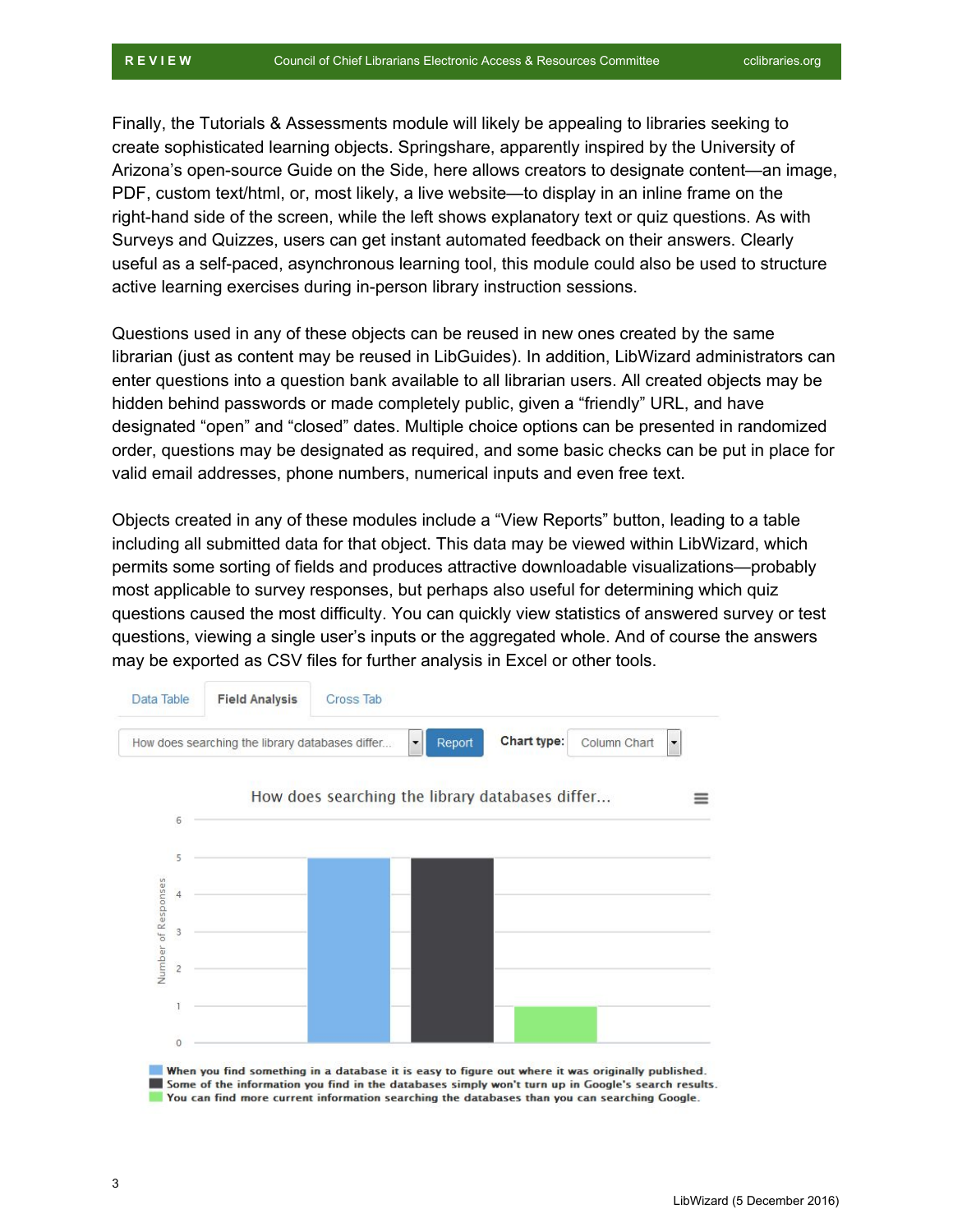#### *Interface*

Those familiar with LibGuides or other Springshare products will be unsurprised that LibWizard is easy to get started with. Options for creating content are intuitive, with contextual help available. Content is created from a dashboard linked to the LibApps control center, which allows administrative users to add librarians to LibWizard or other Springshare products. LibGuides users will find points of integration; it is easy to add a LibWizard-created object to a LibGuide, or display a LibGuide within a tutorial (in the unlikely event that such a pedagogical need should arise).



Springshare has built its 2nd-generation interface on the pervasive Bootstrap framework, so librarians creating content and students or other end-users will benefit from modern, HTML5-aware web design. Libraries can insert custom JavaScript (e.g. Google Analytics tracking code) and CSS, and can use a top banner, meaning that content can be integrated visually with LibGuides and other library-branded sites. (Custom styles can be applied to individual questions as well.) And just as with other Springshare products, libraries with cooperative IT departments can improve this brand integration by pointing their own domain name to Springshare's servers rather than using the default libwizard.com domain.

It should be said, though, that Springshare gives librarians plenty of freedom to wreck this interface, so, just as with LibGuides, librarians must practice good web design—and, in Quizzes and Tutorials, good instructional design—to create usable content.

No content creation tool is perfect, and LibWizard, still a new product, has limitations. When inputting questions, no rich text editor is available; to format questions (e.g. use italics, lists etc.) or add images, you must include raw HTML tags. If you create a multiple-choice question as single-answer-only (i.e. radio buttons), but want to change it to "all that apply" (i.e. checkboxes), there's no way to do that; you need to trash it and create a new one. And oddly, even a simple Form must have a "Welcome" page, requiring a user to click a button to get to the form.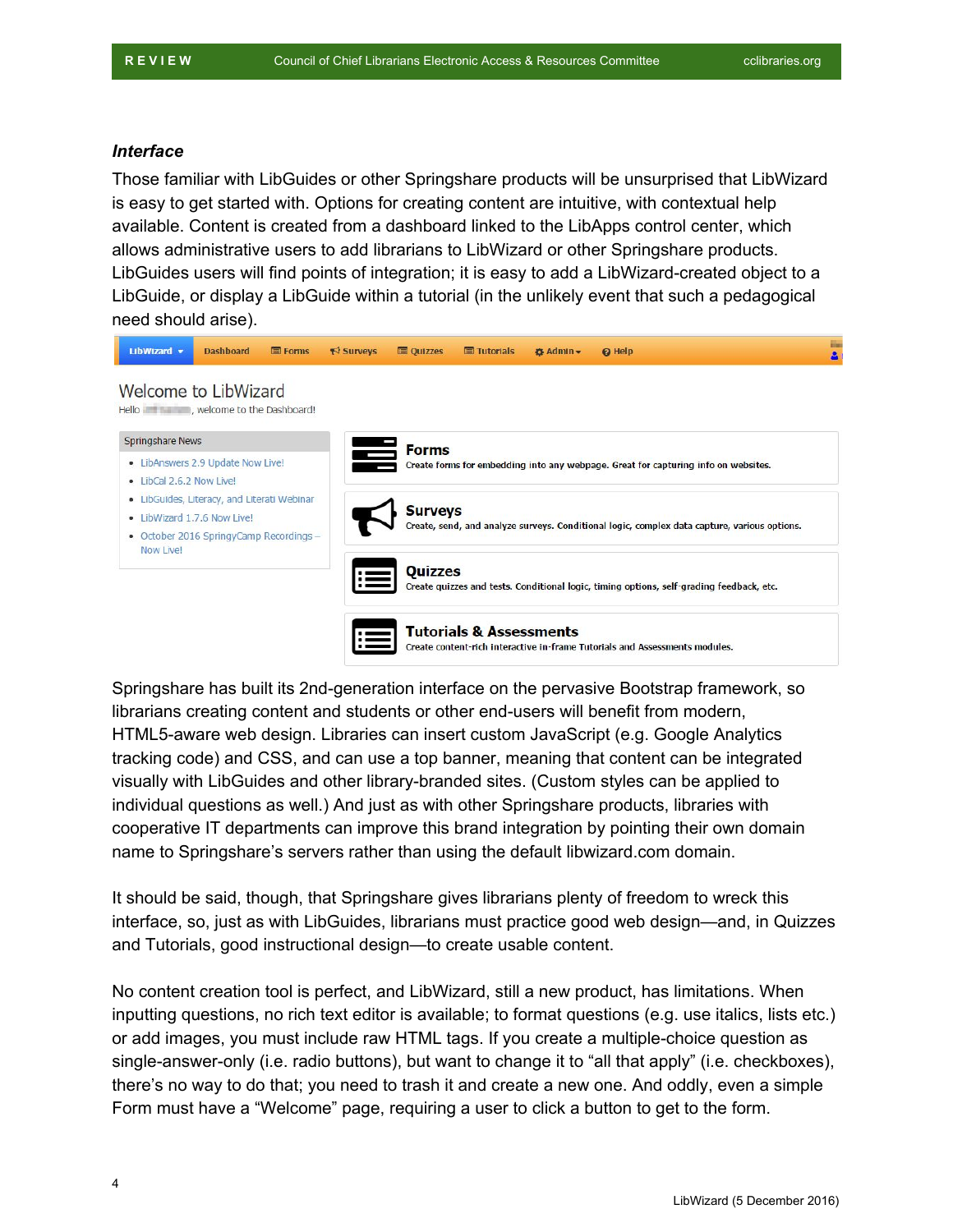Welcome to this simple contact form. Please fill it out.



Branching, or showing/hiding content depending on previous answers, works somewhat differently than it does in Google Forms or SurveyMonkey, which allow you to enter rules at the question or page level. Instead, LibWizard has a special dialog called Add/Edit Field Rules in which all such logic must be entered. This can lead to a long list of items for a complex survey. In addition, to include this branching, generally one has to mark questions as hidden, then conditionally show them; if many must be skipped in some cases, and these span multiple pages, then users who are not to be shown those questions will encounter blank pages. For this reason, it's probably best to keep LibWizard surveys relatively simple, and use Google Forms, SurveyMonkey or similar tools for more involved projects.

Quizzes only go so far. You can't assign different points to different questions and have this be reflected in submission reports. You can set correct answers to multiple choice questions, which can then be graded; but for free-text questions, you can only set exact matches for a correct answer, and if you want to mark it as correct later, there's no way to do so in the reporting module. Quiz-takers can't save their answers midway through and then return to the quiz later. And while it's nice to have a question bank, there's no way to create a Quiz that auto-populates with questions from the bank according to rules you set, as more sophisticated quizzing tools found in learning management systems allow. And oddly, admins can't add an existing question to the bank--they need to go to the bank and create it from scratch.

The Tutorials/Assessments module, while seeming to carry so many active learning benefits, also has its pitfalls. It seems ideal to include live website content in the right frame, but some websites employ "frame-busting" code, making the "guide on the side" layout impossible. (EBSCO's frame-busting may be overridden by adding custom code via its own administrative interface.)

And, as with LibGuides: be careful deleting things, because there is no "undo" feature.

As usual with Springshare products, the interface permits various extensions. Content may be embedded into library websites or other pages using JavaScript snippets copied from the editing area. For technically ambitious users who want to go beyond what the reporting module provides, users' submissions may be processed by PHP scripts or other home-grown web apps.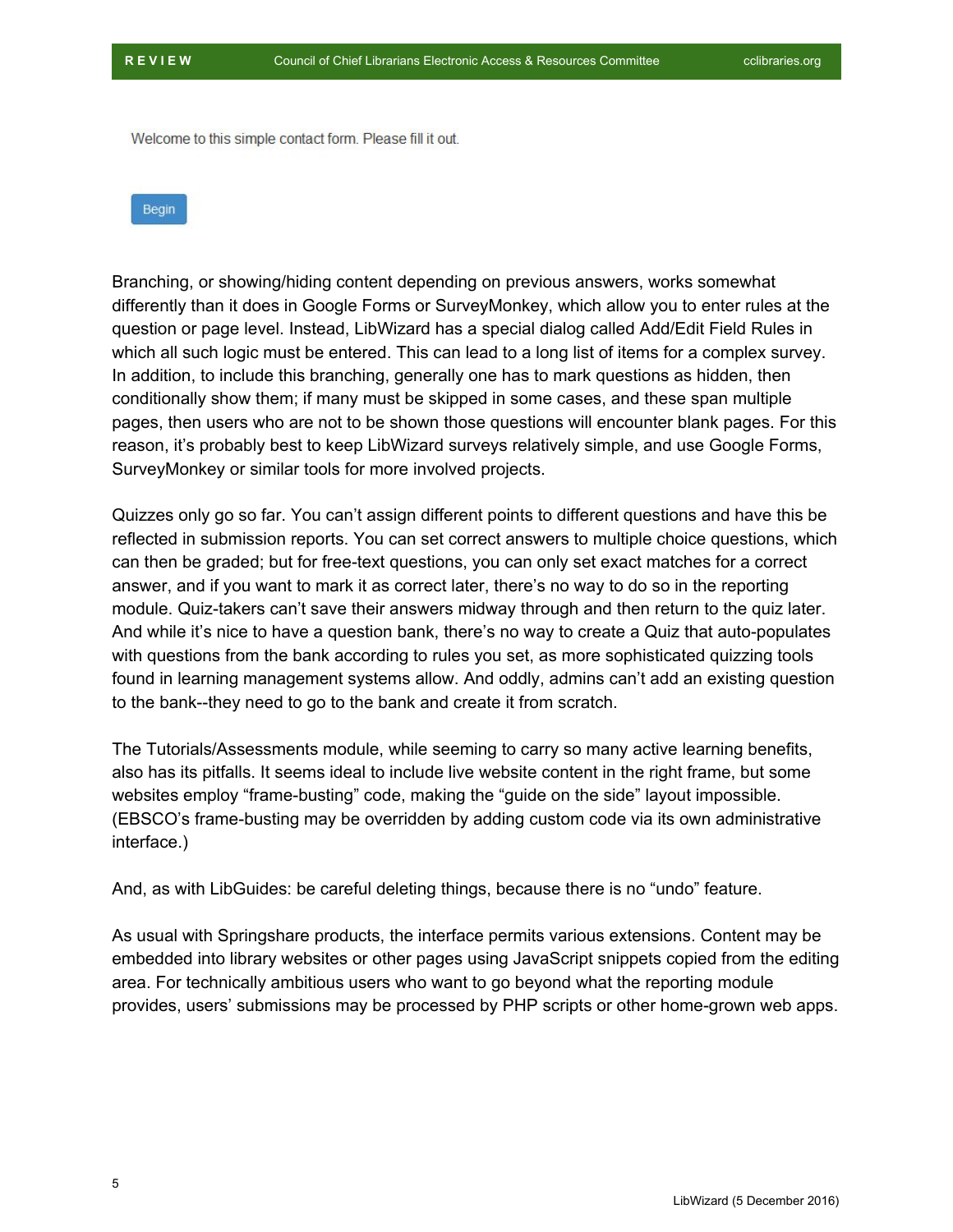#### *Mobile-friendly*

Published Forms, Surveys and Quizzes by default have a mobile-friendly responsive layout. (Of course, it is possible to break this layout when entering custom rich text with unsuitable formatting, or non-responsive custom CSS code.)

Tutorials/Assessments, because they often include external sites or documents that don't scale down well, are not suitable for mobile devices and in fact work best on a large desktop/laptop display.

The administrative interface is not mobile-friendly.

#### *Accessibility*

The WAVE and AXE accessibility checkers found only a few problems, having to do with malformed HTML. While creating content, certain actions, such as adding multiple choice options, were not possible to accomplish using the keyboard. And when custom messages are shown in response to user input, e.g. in response to an incorrect answer to a quiz question, it seems unlikely that a screen reader would be able to find such messages, since those alerts do not receive browser focus.

Most importantly, librarians must be vigilant about keeping the content they create with LibWizard accessible. In the tutorials/assessment module, one option is to load an image file rather than a website. If you do this, and then ask questions about the image, you have created an inaccessible tutorial.

#### *Support*

Springshare is widely praised for its quick and friendly email-based support. A Help link in the LibWizard dashboard leads to a [support](http://support.springshare.com/friendly.php?s=libwizard) site providing instructions on creating content, training videos, and upcoming webinar sessions. A LibWizard [user forum](http://springsharelounge.com/group/libwizard) is available at the Springshare Lounge. Springshare frequently fields support questions on its **Twitter account**. Phone-based support is not available. Springshare's [blog](http://blog.springshare.com/?s=libwizard) announces product updates, of which LibWizard has already had five this year.

#### *Cost & Terms of Use*

LibWizard doesn't come cheap; it costs roughly the same as LibGuides, so current Springshare customers would see their annual invoice increase substantially. Springshare offers a stripped-down version, LibWizard Lite, at about half that price, but since Lite lacks the more innovative Quiz and Tutorials & Assessment modules and some of the reporting functionality, it's hard to see the appeal. (LibGuides CMS customers will find LibWizard Lite included, and can request a custom quote to upgrade to the full version.) And it is fair to expect that as the product improves, the price will rise.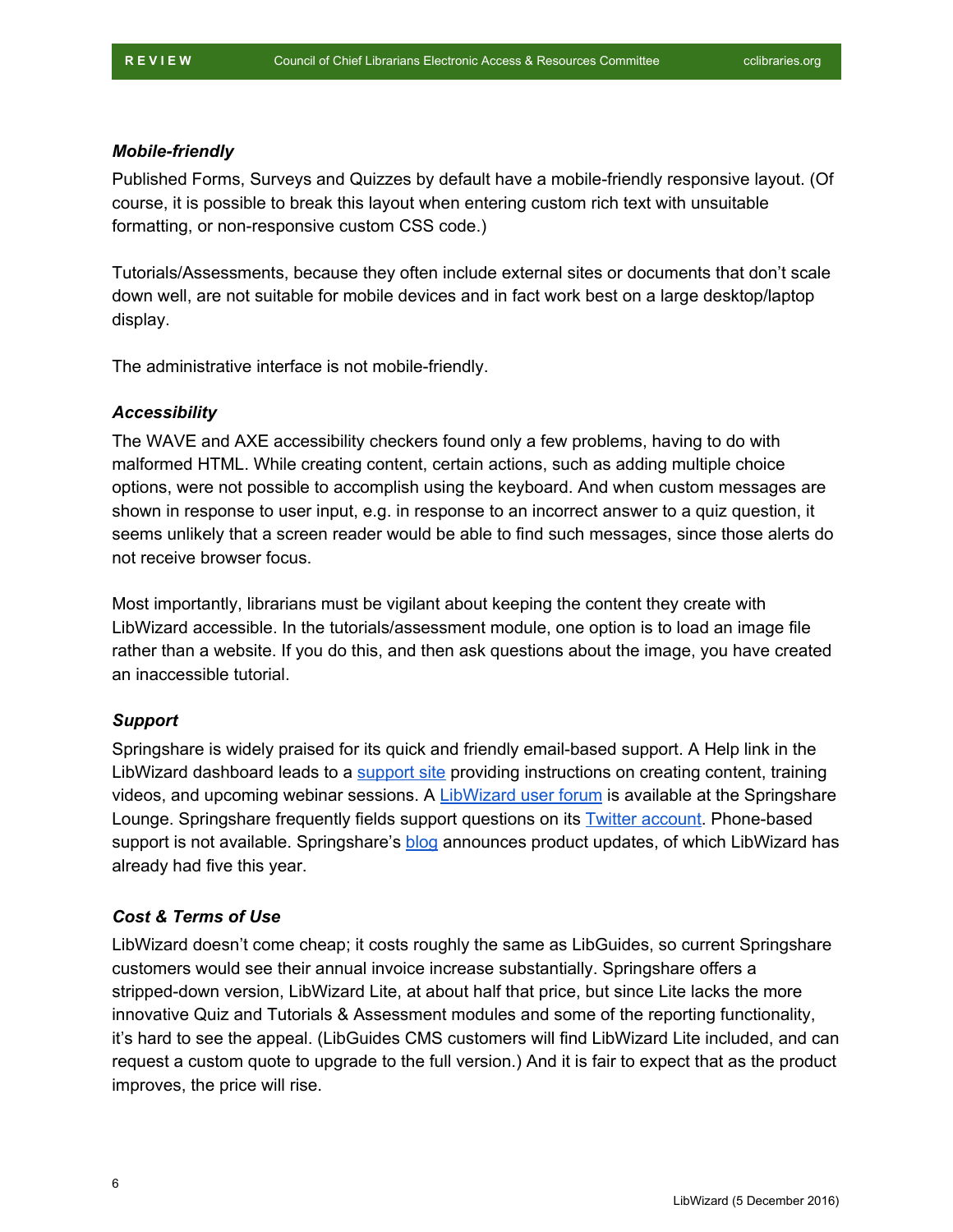Springshare's [license agreement](http://cclibraries.org/providers/restrictions/Springshare-License.pdf) contains welcome, unambiguous language disclaiming any ownership of the content you create on its servers. In addition, it has a [privacy policy](https://www.springshare.com/privacy.html) that promises not to share personally identifiable information with third parties. Nevertheless, libraries using LibWizard for credit-based assessment may need to check in with administration to see what FERPA protections apply when hosting student work a third-party platform. On a more general privacy note, while the administrative interface is carried over an encrypted (https) connection, created content cannot be viewed over https without producing security warnings<sup>1</sup>, and if you use a customized URL including your own domain, https isn't available at all.

#### *The Competition*

#### Forms & Surveys

Dozens of such tools are available. Among the most commonly used:

- **SurveyMonkey** is perhaps the most pervasive online form- and survey-creation tool, with well-developed reporting functionality. The free version is quite limited; bumping up to a paid plan costs much less than LibWizard, but you'd need to share the password within your organization, and while you can customize the look and feel somewhat, integrating the look and feel with your library site's is probably more challenging than with LibWizard. [https://www.surveymonkey.com](https://www.surveymonkey.com/)
- **Google Forms** is less full-featured than SurveyMonkey and far less customizable, but the interface is oh-so-easy, it's free, and if Google Drive/Docs is heavily used in your organization, it is an especially attractive option. <https://docs.google.com/forms>

For a table comparing some of the other options, see e.g. Wikipedia's list: [https://en.wikipedia.org/wiki/Comparison\\_of\\_survey\\_software](https://en.wikipedia.org/wiki/Comparison_of_survey_software)

#### **Quizzes**

- **Google Forms** has some built-in quiz functionality. <https://support.google.com/docs/answer/7032287?hl=en>
- The free **Flubaroo** script purports to enhance the use of Google Forms/Sheets as a quizzing tool. [http://www.flubaroo.com](http://www.flubaroo.com/)
- **ProProfs** is a resilient online solution, but the free plan lacks any reporting functionality, and paid plans are pricy. [http://www.proprofs.com](http://www.proprofs.com/)
- The long-tenured, freeware **Hot Potatoes** tool outputs quizzes as HTML. This tool should be vetted for accessibility before adoption, and might require significant work to update the look and feel, and you have to host the content yourself. [https://hotpot.uvic.ca](https://hotpot.uvic.ca/)

<sup>&</sup>lt;sup>1</sup> An [update released on December 2](http://blog.springshare.com/2016/12/02/libwizard-1-7-7-update-now-live/) enables https, but the reviewer did not test this enhancement. In addition, Springshare has said it will be increasing its support for https generally.